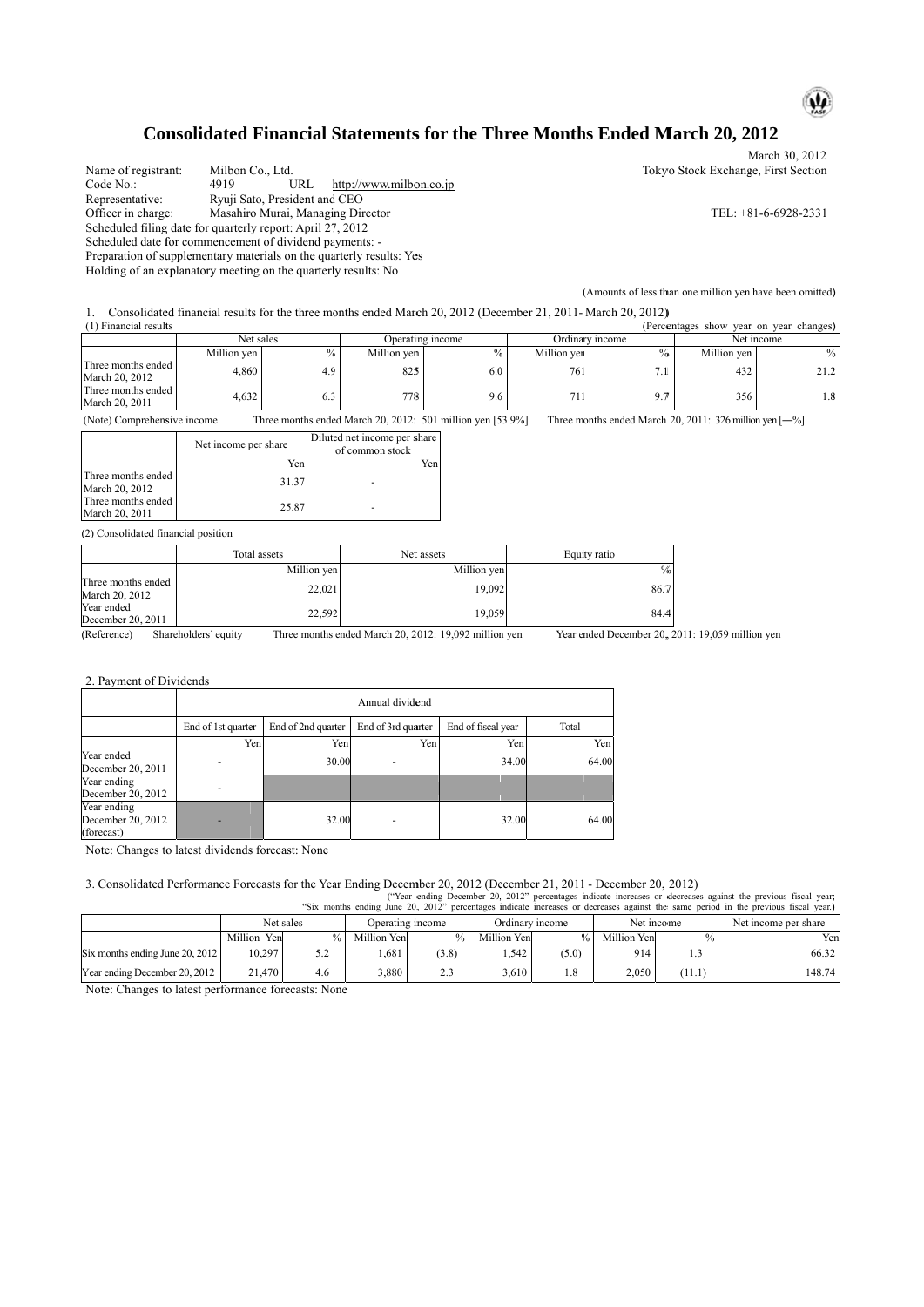4. Others

(1) Changes to significant subsidiaries during the quarter under review

(changes in specific subsidiaries accompanied by changes in the scope of consolidation) : None

(2) Application of accounting methods specific to the preparation of quarterly consolidated financial statements methods: No

(3) Changes in the accounting policies, changes in accounting estimates and corrections of prior period errors 1) Changes in the accounting policies due to amendment to the

- accounting standards, etc.  $\blacksquare$  : None 2) Changes in the accounting policies other than those in 1) above : None 3) Changes in accounting estimates : None
- 4) Corrections of prior period errors : None

(4) Number of shares outstanding (common shares)

- 1) Number of shares outstanding at the end of fiscal year (including treasury shares)
- 2) Number of treasury shares at the end of fiscal year 3) Average number of shares during the period
- (cumulative)

\*Status of execution of quarterly review of financial statements

As these consolidated financial statements are not subject to the review of the quarterly financial statements pursuant to the Financial Instruments and Exchange Act, procedures for said review were not completed at the time of disclosure of this report.

13,798,848 shares Year ended March

17,962 shares Year ended March 20, 2011

13,781,010 shares Three months ended

20, 2011

March 20, 2011

13,798,848 shares

13,783,573 shares

17,728 shares

Three months ended March 20, 2012

Three months ended March 20, 2012

Three months ended March 20, 2012

\*Explanation on the appropriate use of performance forecasts and other special instructions

Performance forecasts and other statements regarding the future presented in these materials are based on information currently available and certain assumptions deemed to be reasonable, and actual performance may differ substantially due to various factors.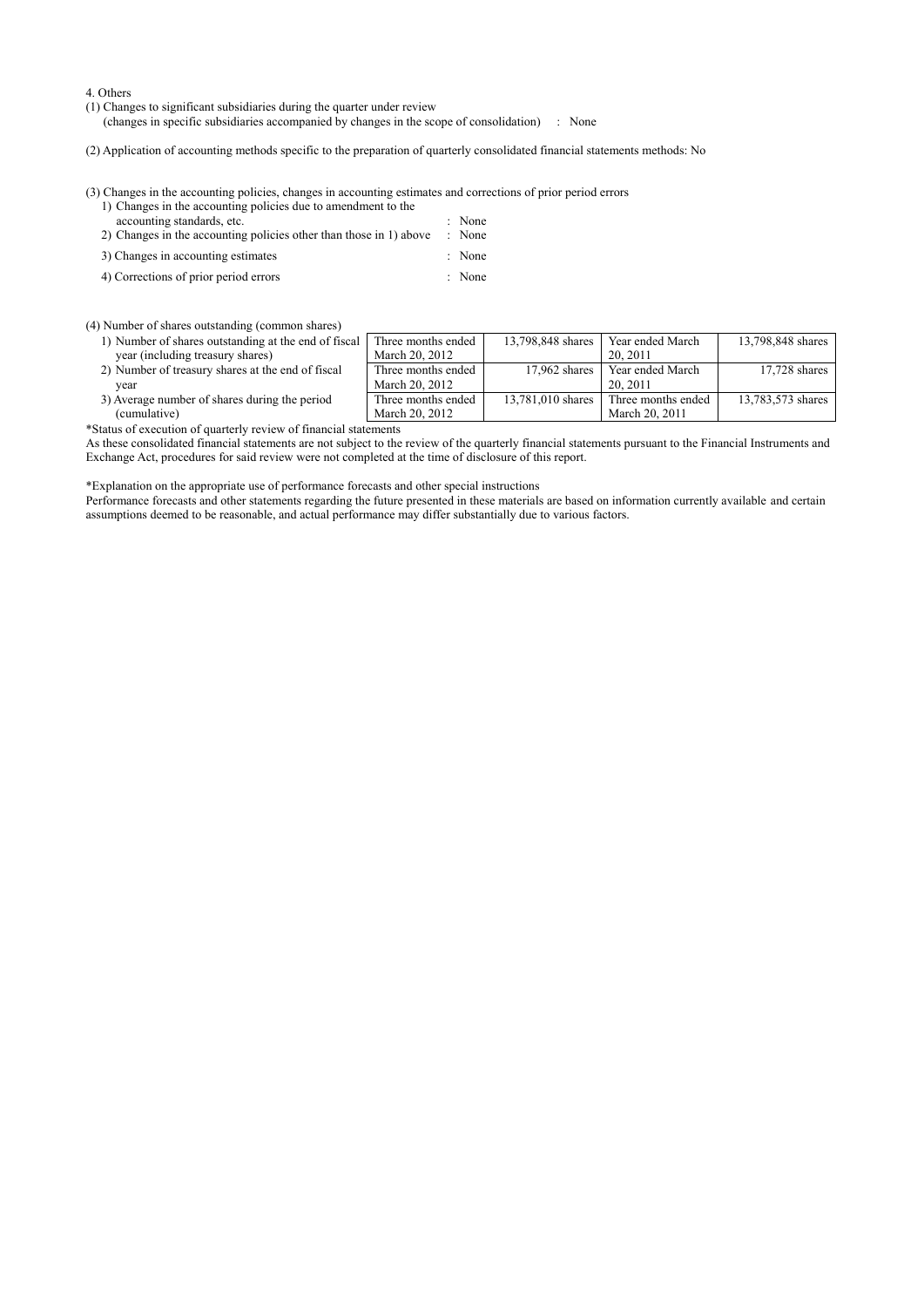# Contents of supplementary materials

| 1. |     |                                                                                                               |  |
|----|-----|---------------------------------------------------------------------------------------------------------------|--|
|    |     |                                                                                                               |  |
|    | (2) |                                                                                                               |  |
|    | (3) |                                                                                                               |  |
| 2. |     |                                                                                                               |  |
|    | (1) |                                                                                                               |  |
|    | (2) | Application of accounting methods specific to the preparation of quarterly consolidated financial statements3 |  |
|    | (3) |                                                                                                               |  |
|    | (4) |                                                                                                               |  |
| 3. |     |                                                                                                               |  |
|    | (1) |                                                                                                               |  |
|    | (2) |                                                                                                               |  |
|    |     |                                                                                                               |  |
|    |     |                                                                                                               |  |
|    | (3) |                                                                                                               |  |
|    | (4) |                                                                                                               |  |
|    | (5) |                                                                                                               |  |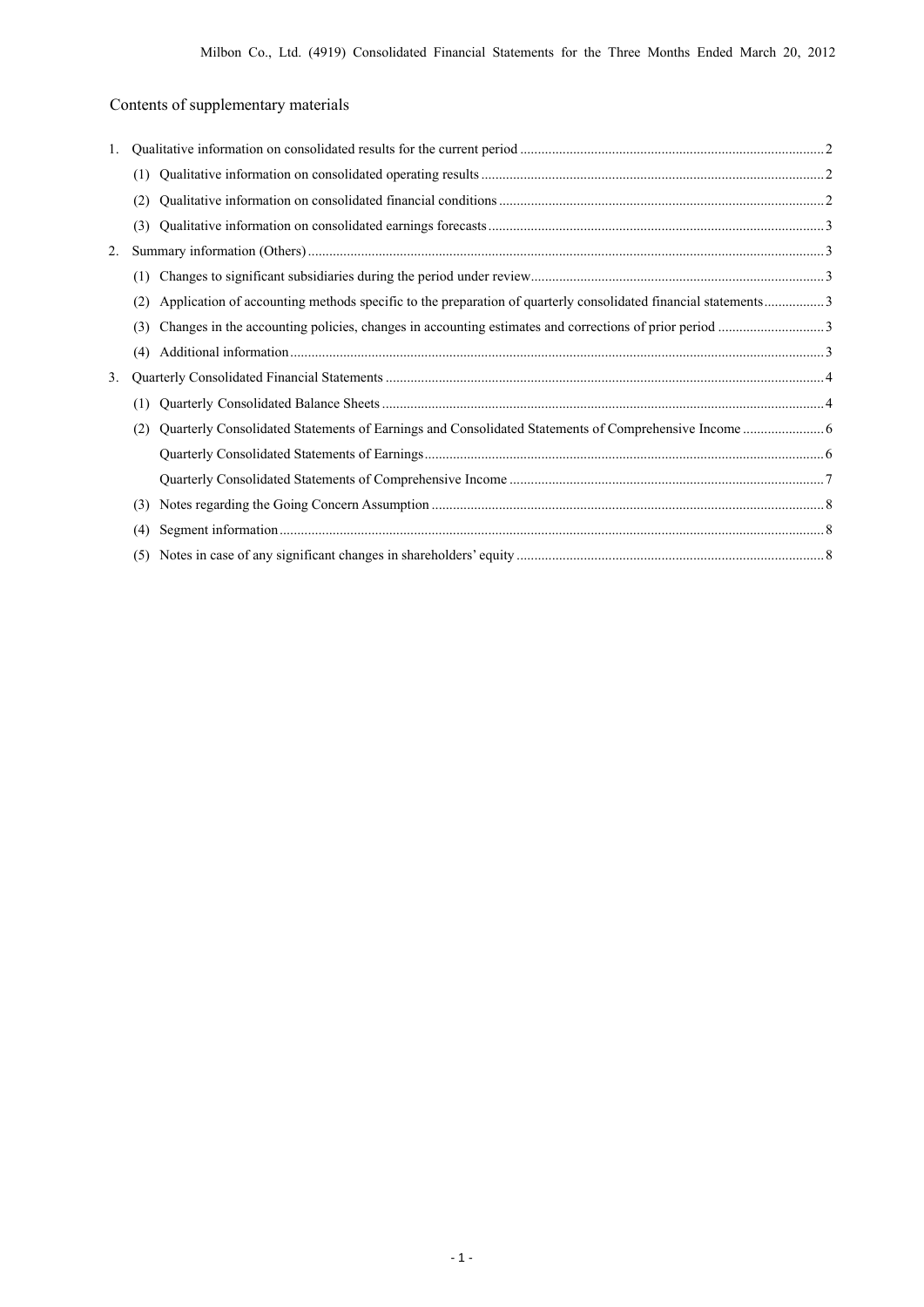- 1. Qualitative information on consolidated results for the current period
- (1) Qualitative information on consolidated operating results

During the three month period ended March 20, 2012, there were growing expectations for corporate earnings and the business climate in general to recover in the wake of a weaker yen and rising stock prices. However, the nation's economy remained in a state of uncertainty over its future due to soaring crude oil prices and concerns over the stable supply of electricity. The climate also remained harsh for the beauty industry.

Under such circumstances, the Milbon Group promoted initiatives in order to realize sustainable growth as well as increased revenues and increased profits, under the theme of "Nurturing "personal production capabilities" that meet diverse values and supporting the increase in yearly usage amounts."

Consolidated sales during the three months period ended March 20, 2012 increased by 4.9% compared to the same period of the previous year to 4,860 million yen. This was primarily due to the strong sales of DEESSE'S Eljuda, a leave-in hair-conditioner which was launched in February; the "ORDEVE Professional Hair-color line (with additional colors Pearl and White); and "NIGELLE DRESSIA Spray Series," a hair-styling product launched in March; in addition to the increased sales of the overseas subsidiaries, which was a product of the proactive educational activities conducted on the beauty salons.

Operating income stood at 825 million yen (an increase of 6.0% compared to the same period of the previous year), which was primarily due to the improvements in the cost-to-sales ratio and the effects of increased revenues. As a result, ordinary income also increased by 7.1% compared to the same period of the previous year to 761 million yen. And net income increased to 432 million yen (a 21.2% increase compared to the same period of the previous year), due to the effects of having reported a loss on valuation of investments in securities in the previous fiscal year.

|                         | Previous Consolidated First Quarter |              | <b>Current Consolidated First Quarter</b> | Increase (Decrease) |                      |
|-------------------------|-------------------------------------|--------------|-------------------------------------------|---------------------|----------------------|
| <b>Product Category</b> | Amount (Million yen)                | Ratio $(\%)$ | Amount (Million yen)                      | Ratio $(\% )$       | Amount (Million yen) |
| Hair care products      | 2,332                               | 50.3         | 2,421                                     | 49.8                | 88                   |
| Hair coloring products  | 1,843                               | 39.8         | 2,024                                     | 41.6                | 180                  |
| Permanent wave products | 403                                 | 8.7          | 365                                       | 7.5                 | (38)                 |
| Others                  | 53                                  | 1.2          | 50                                        | 1.1                 | (3)                  |
| Total                   | 4,632                               | 100.0        | 4,860                                     | 100.0               | 228                  |

#### Breakdown of sales by product category is shown below: [Breakdown of consolidated sales by product category]

#### (2) Qualitative information on consolidated financial conditions

Total assets at the end of the three month period ended March 20, 2012 decreased by 571 million yen compared to the end of the previous consolidated fiscal year to 22,021 million yen.

Current assets decreased by 818 million yen compared to the end of the previous consolidated fiscal year to 9,798 million yen. This was due mainly to the decreases in cash and bank deposits and in notes and accounts receivable-trade by 702 million yen and 385 million yen, respectively; as well as the increases in merchandise and finished goods and in raw materials and supplies by 153 million yen and 92 million yen, respectively.

Fixed assets increased by 246 million yen compared to the end of the previous consolidated fiscal year to 12,222 million yen. This was due mainly to the increase of 128 million yen in construction in progress, including the advance payments on the new construction of the Kyoto Sales Office and the expansion of the Central Research Institute, in addition to the increase of 88 million yen in investment in securities associated with the rise in the prices of listed stock.

Current liabilities decreased by 614 million yen compared to the end of the previous consolidated fiscal year to 2,713 million yen. This was due mainly to the decreases in income taxes payable and in accounts payable-other by 673 million yen and 331 million yen, respectively; in addition to the increases in reserve for bonuses and in accounts payable-trade by 199 million yen and 174 million yen, respectively.

There were no material changes in fixed liabilities from the end of the previous consolidated fiscal year.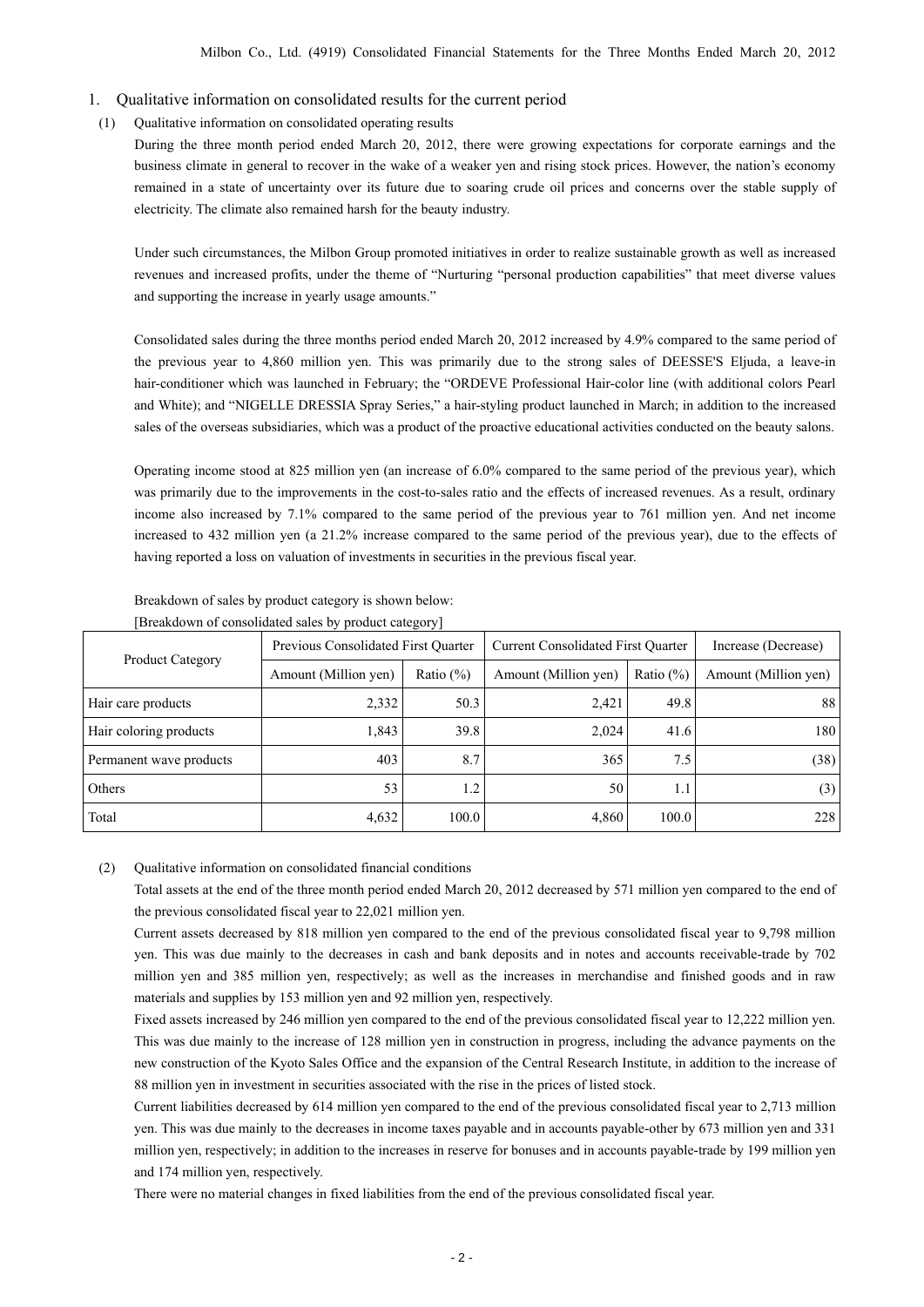Net assets increased by 32 million yen compared to the end of the previous consolidated fiscal year to 19,092 million yen. This was due mainly to the 57 million yen in net unrealized gains on available-for-sale securities associated with the rise in the prices of listed stock.

As a result, the company's equity ratio changed from 84.4% at the end of the previous consolidated fiscal year to 86.7%. Net assets per share based on total outstanding shares as of the end of the accounting period increased from 1,383.02 yen per share at the end of the previous consolidated fiscal year to 1,385.42 yen per share.

(3) Qualitative information on consolidated earnings forecasts

In terms of the full-year forecast there are no changes to the previous consolidated performance forecasts, which were announced on January 18, 2012.

#### 2. Summary information (Others)

- (1) Changes to significant subsidiaries during the period under review None
- (2) Application of accounting methods specific to the preparation of quarterly consolidated financial statements No
- (3) Changes in the accounting policies, changes in accounting estimates and corrections of prior period None
- (4) Additional information

In terms of changes in accounting policies and corrections of errors contained in reports from prior periods that are conducted after the beginning of the three month period ended March 20, 2012 the Company has applied the "Accounting Standard for Accounting Changes and Error Corrections" (Accounting Standards Board of Japan ("ASBJ") Statement No. 24, December 4, 2009) and the "Guidance on Accounting Standard for Accounting Changes and Error Corrections" (ASBJ Guidance No. 24, December 4, 2009).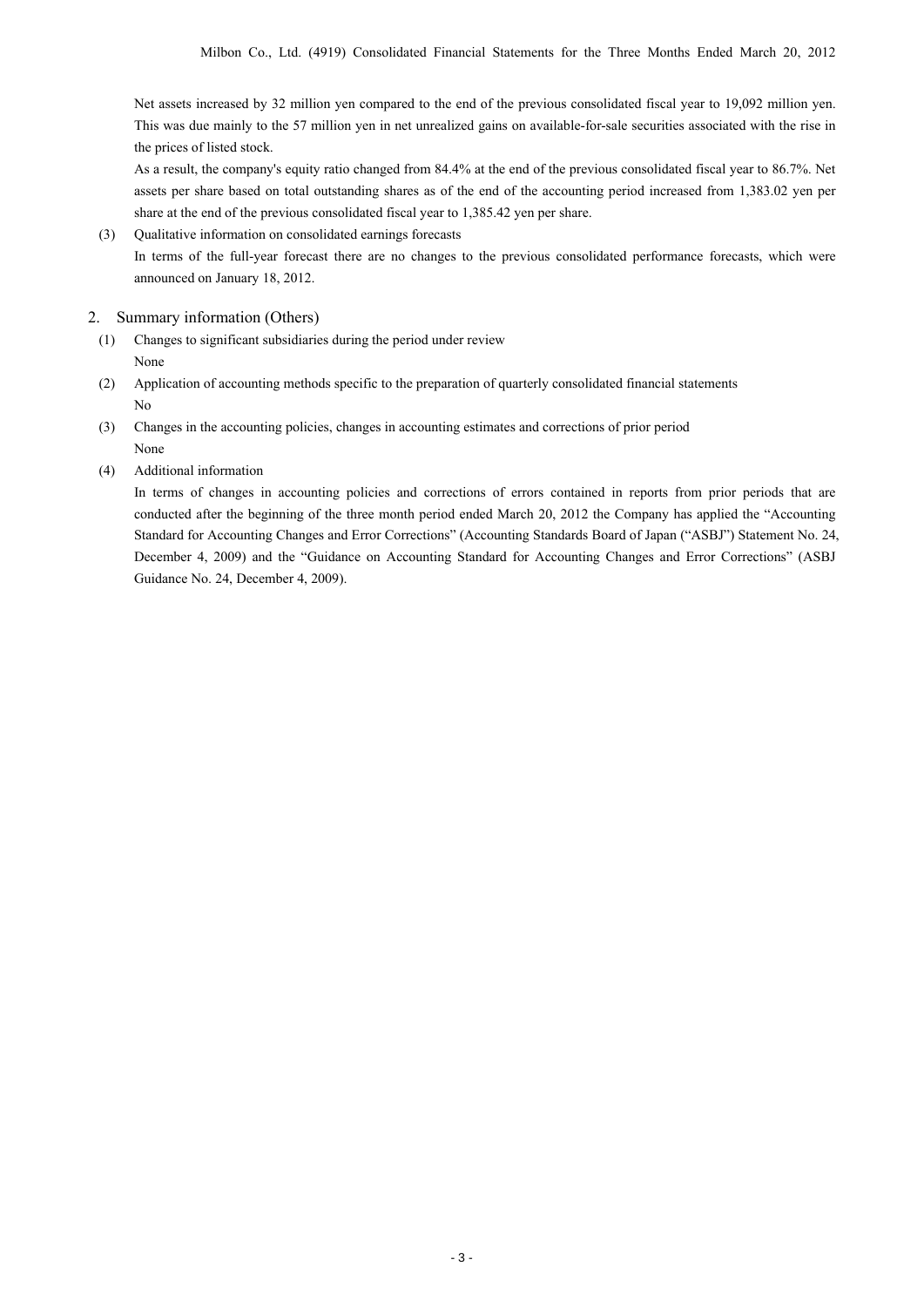## 3. Quarterly Consolidated Financial Statements

(1) Quarterly Consolidated Balance Sheets

| UD 1<br>Quarterly Consolidated Balance Sheets                |                                   | (Thousand yen)                            |
|--------------------------------------------------------------|-----------------------------------|-------------------------------------------|
|                                                              | Previous Consolidated Fiscal Year | <b>Current Consolidated First Quarter</b> |
|                                                              | (As of December 20, 2011)         | (As of March 20, 2012)                    |
| Assets                                                       |                                   |                                           |
| Current assets                                               |                                   |                                           |
| Cash and bank deposits                                       | 5,079,642                         | 4,377,522                                 |
| Notes and accounts receivable-trade                          | 3,031,626                         | 2,645,915                                 |
| Merchandise and finished goods                               | 1,678,930                         | 1,832,858                                 |
| Work in process                                              | 16,428                            | 24,511                                    |
| Raw materials and supplies                                   | 526,193                           | 618,381                                   |
| Others                                                       | 295,403                           | 301,931                                   |
| Allowance for doubtful accounts                              | (11,616)                          | (2, 553)                                  |
| Total current assets                                         | 10,616,608                        | 9,798,566                                 |
| Fixed assets                                                 |                                   |                                           |
| Property, plant and equipment                                |                                   |                                           |
| Buildings and other structures, net                          | 3,858,485                         | 3,782,385                                 |
| Machinery, equipment and vehicles for<br>transportation, net | 924,432                           | 860,816                                   |
| Land                                                         | 4,763,766                         | 4,763,766                                 |
| Construction in progress                                     | 12,244                            | 140,302                                   |
| Others, net                                                  | 194,473                           | 191,471                                   |
| Total property, plant and equipment                          | 9,753,401                         | 9,738,741                                 |
| Intangible fixed assets                                      | 512,138                           | 499,120                                   |
| Investments and other assets                                 |                                   |                                           |
| Investment in securities                                     | 1,017,033                         | 1,105,749                                 |
| Others                                                       | 722,278                           | 917,797                                   |
| Allowance for doubtful accounts                              | (28, 772)                         | (38, 562)                                 |
| Total investments and other assets                           | 1,710,540                         | 1,984,985                                 |
| Total fixed assets                                           | 11,976,079                        | 12,222,846                                |
| Total assets                                                 | 22,592,688                        | 22,021,413                                |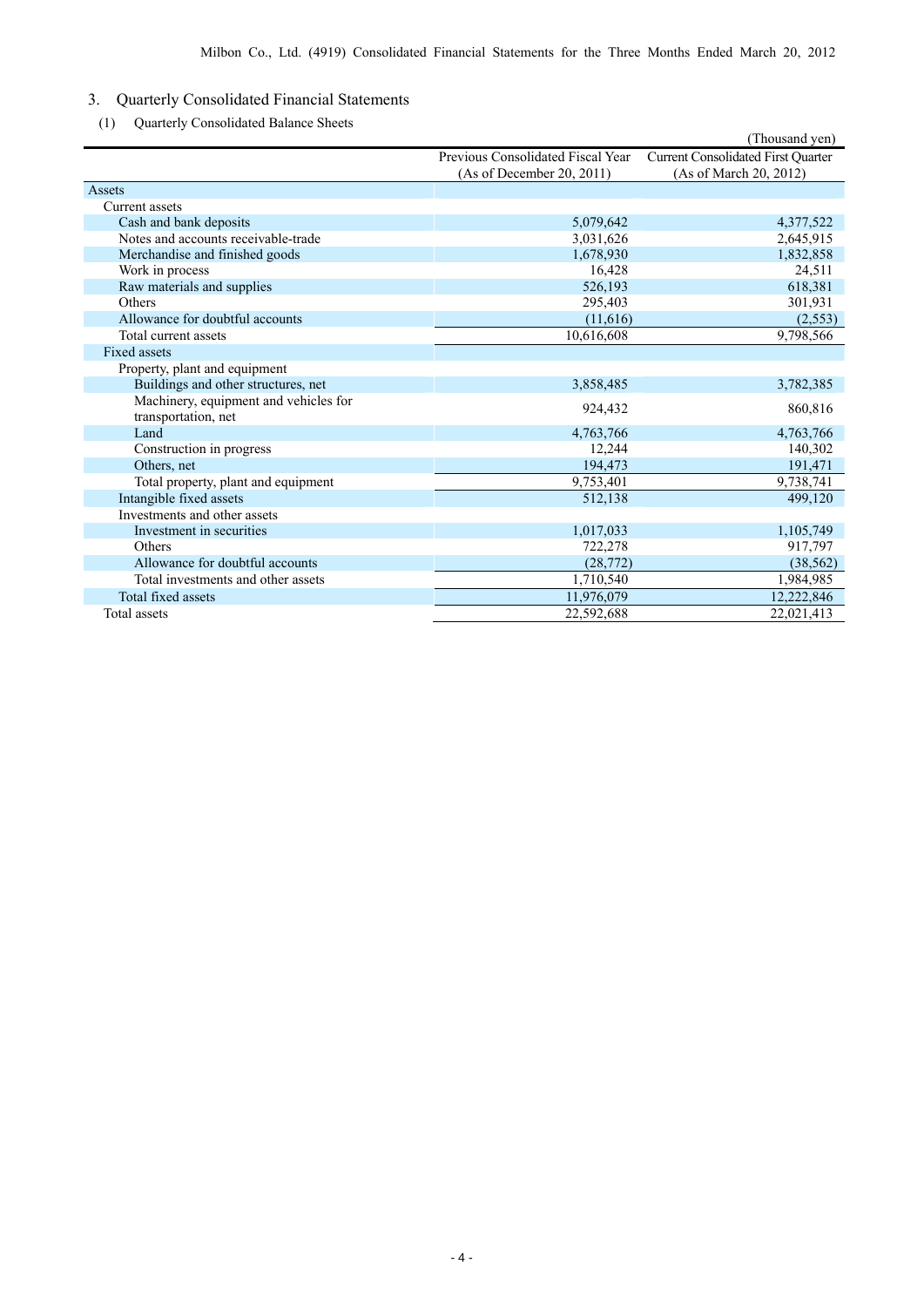|                                                     |                                   | (Thousand yen)                            |
|-----------------------------------------------------|-----------------------------------|-------------------------------------------|
|                                                     | Previous Consolidated Fiscal Year | <b>Current Consolidated First Quarter</b> |
|                                                     | (As of December 20, 2011)         | (As of March 20, 2012)                    |
| Liabilities                                         |                                   |                                           |
| <b>Current liabilities</b>                          |                                   |                                           |
| Accounts payable-trade                              | 419,740                           | 594,286                                   |
| Accounts payable-other                              | 1,448,203                         | 1,116,616                                 |
| Income taxes payable                                | 1,016,927                         | 343,214                                   |
| Reserve for returned goods                          | 45,735                            | 12,394                                    |
| Reserve for bonuses                                 | 68,354                            | 267,635                                   |
| Others                                              | 329,065                           | 379,005                                   |
| Total current liabilities                           | 3,328,026                         | 2,713,152                                 |
| <b>Fixed liabilities</b>                            |                                   |                                           |
| Reserve for retirement benefits                     | 11,612                            | 22,349                                    |
| Reserve for loss on guarantees                      | 37,200                            | 37,200                                    |
| <b>Others</b>                                       | 156,276                           | 156,442                                   |
| Total fixed liabilities                             | 205,088                           | 215,992                                   |
| <b>Total liabilities</b>                            | 3,533,115                         | 2,929,145                                 |
| Net assets                                          |                                   |                                           |
| Shareholders' equity                                |                                   |                                           |
| Capital stock                                       | 2,000,000                         | 2,000,000                                 |
| Capital surplus                                     | 199,120                           | 199,120                                   |
| Retained earnings                                   | 17,257,339                        | 17,221,059                                |
| Treasury stock                                      | (48, 652)                         | (49,196)                                  |
| Total shareholders' equity                          | 19,407,806                        | 19,370,982                                |
| Accumulated other comprehensive income              |                                   |                                           |
| Net unrealized gains (losses) on available-for-sale | (206, 624)                        | (149, 402)                                |
| securities                                          |                                   |                                           |
| Foreign currency translation adjustments            | (141,609)                         | (129,312)                                 |
| Total accumulated other comprehensive income        | (348, 233)                        | (278, 715)                                |
| Total net assets                                    | 19,059,573                        | 19,092,267                                |
| Total liabilities and net assets                    | 22,592,688                        | 22,021,413                                |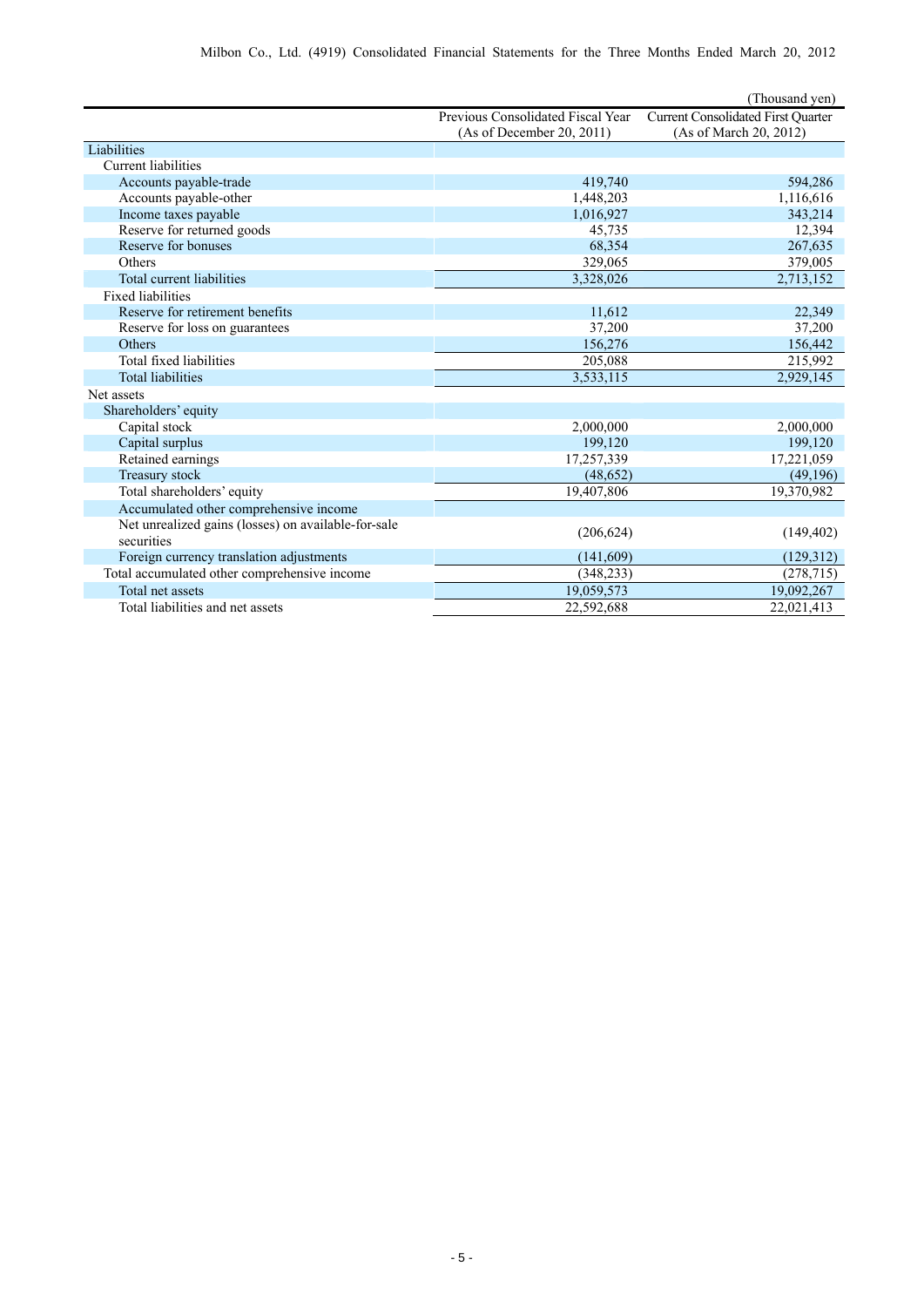(2) Quarterly Consolidated Statements of Earnings and Consolidated Statements of Comprehensive Income Quarterly Consolidated Statements of Earnings

Quarterly Consolidated Three Month Periods Ended March 20, 2011 and 2012

|                                                         |                      | (Thousand yen)           |
|---------------------------------------------------------|----------------------|--------------------------|
|                                                         | Three Months Ended   | Three Months Ended       |
|                                                         | March 20, 2011       | March 20, 2012           |
|                                                         | (December 21, 2010 - | (December 21, 2011 -     |
|                                                         | March 20, 2011)      | March 20, 2012)          |
| <b>Sales</b>                                            | 4,632,671            | 4,860,866                |
| Cost of sales                                           | 1,512,091            | 1,503,463                |
| Gross profit                                            | 3,120,579            | 3,357,403                |
| Selling, general and administrative expenses            | 2,341,812            | 2,531,642                |
| Operating income                                        | 778,767              | 825,761                  |
| Non-operating income                                    |                      |                          |
| Interest income                                         | 271                  | 330                      |
| Dividends income                                        | 192                  | 192                      |
| Foreign exchange gains                                  | 1.149                | 7,336                    |
| Rent from company housing                               | 12,429               | 14,123                   |
| <b>Others</b>                                           | 1,714                | 1,799                    |
| Total non-operating income                              | 15,757               | 23,781                   |
| Non-operating expenses                                  |                      |                          |
| Sales discount                                          | 82,883               | 87,618                   |
| <b>Others</b>                                           | 85                   | 5                        |
| Total non-operating expenses                            | 82,968               | 87,623                   |
| Ordinary income                                         | 711,556              | 761,918                  |
| Extraordinary profit                                    |                      |                          |
| Gain on sale of investment securities                   | 837                  |                          |
| Reversal of allowance for doubtful accounts             | 1,201                |                          |
| Reversal of reserve for loss on guarantees              | 900                  |                          |
| Total extraordinary profits                             | 2,938                | $\overline{\phantom{a}}$ |
| <b>Extraordinary</b> loss                               |                      |                          |
| Loss on retirement of fixed assets                      | 3,375                | 1,245                    |
| Loss on valuation of investments in securities          | 65,290               |                          |
| Provision of allowance for doubtful accounts            |                      | 11,000                   |
| Effects of application of accounting standard for asset | 28,320               |                          |
| retirement obligations                                  |                      |                          |
| Total extraordinary losses                              | 96,986               | 12,245                   |
| Income before income taxes and minority interests       | 617,508              | 749,673                  |
| Income taxes-current                                    | 344,724              | 334,157                  |
| Income taxes-deferred                                   | (83, 864)            | (16, 775)                |
| Total income taxes                                      | 260,860              | 317,381                  |
| Income before minority interests                        | 356,648              | 432,292                  |
| Net income                                              | 356,648              | 432,292                  |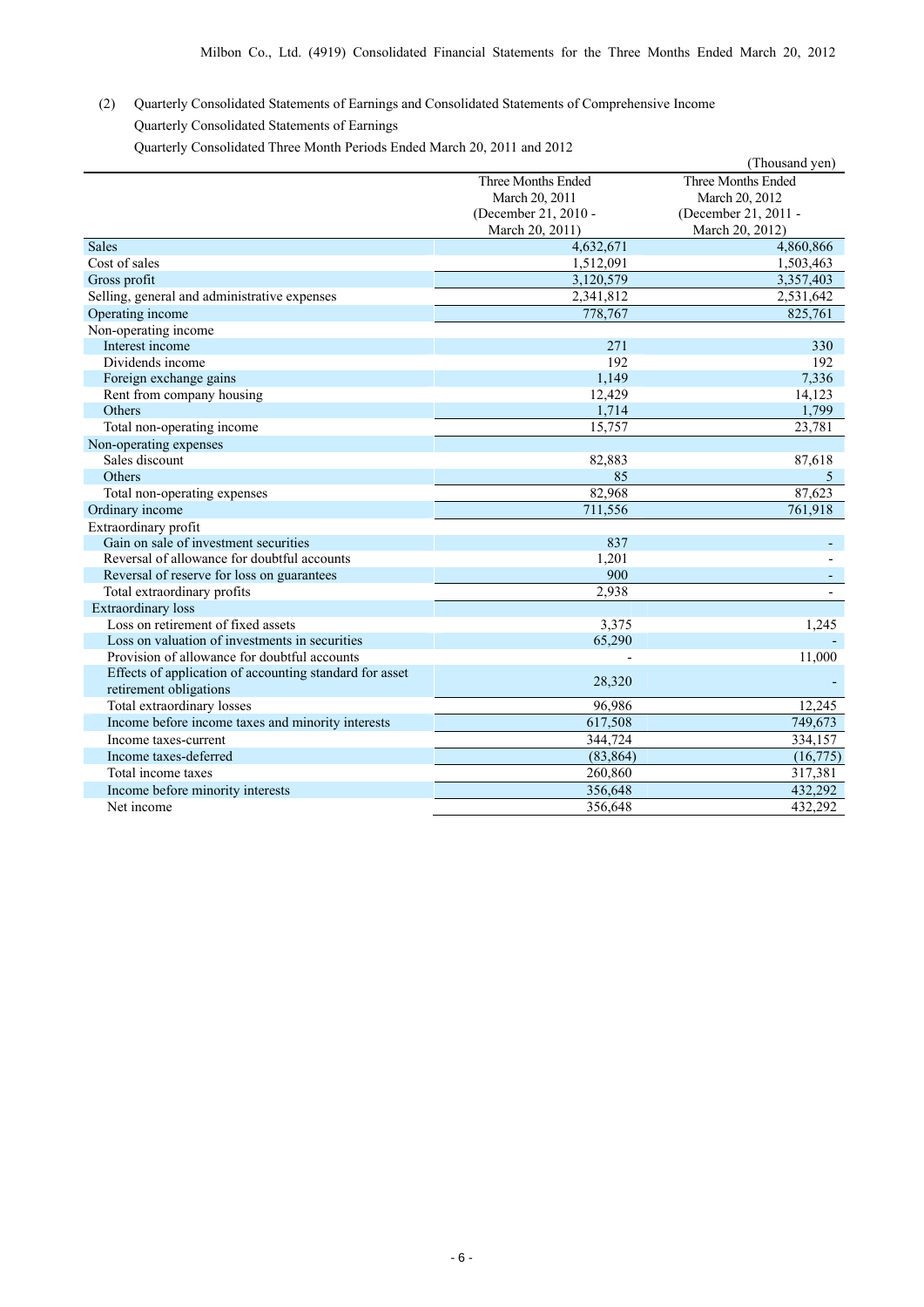Quarterly Consolidated Statements of Comprehensive Income

Quarterly Consolidated Three Month Periods Ended March 20, 2011 and 2012

|                                                                     |                                                                                 | (Thousand yen)                                                                  |
|---------------------------------------------------------------------|---------------------------------------------------------------------------------|---------------------------------------------------------------------------------|
|                                                                     | Three Months Ended<br>March 20, 2011<br>(December 21, 2010 -<br>March 20, 2011) | Three Months Ended<br>March 20, 2012<br>(December 21, 2011 -<br>March 20, 2012) |
| Income before minority interests                                    | 356,648                                                                         | 432,292                                                                         |
| Other comprehensive income                                          |                                                                                 |                                                                                 |
| Net unrealized gains (losses) on available-for-sale<br>securities   | (17,745)                                                                        | 57,221                                                                          |
| Foreign currency translation adjustments                            | (12,808)                                                                        | 12,296                                                                          |
| Total other comprehensive income                                    | (30, 554)                                                                       | 69,518                                                                          |
| Comprehensive income                                                | 326,093                                                                         | 501,810                                                                         |
| (Breakdown)                                                         |                                                                                 |                                                                                 |
| Comprehensive income attributable to parent company<br>shareholders | 326,093                                                                         | 501,810                                                                         |
| Comprehensive income attributable to minority interests             |                                                                                 |                                                                                 |